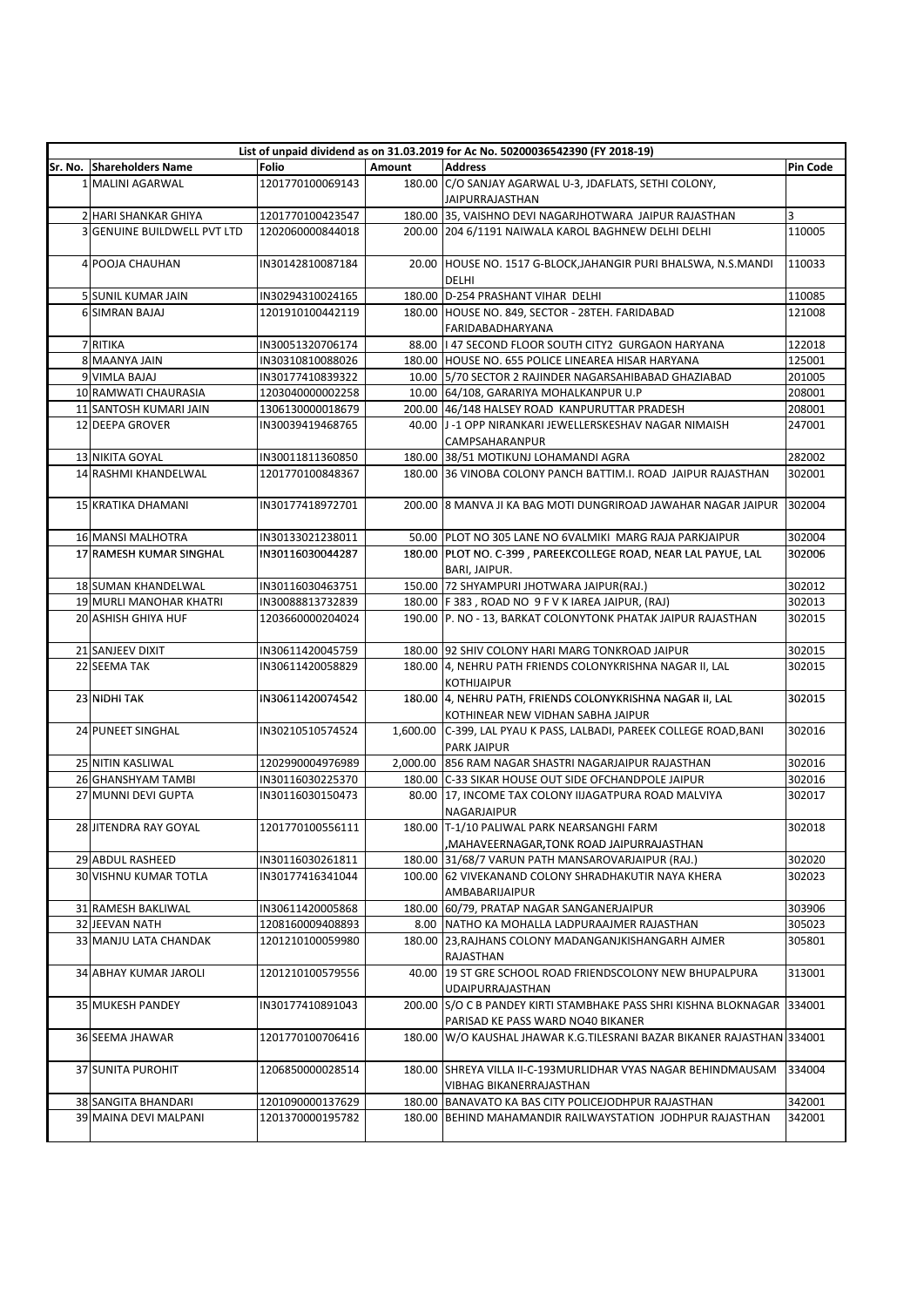| 40 VASANTLAL M SONCHHATRA            | 1205660000033341 |          | 180.00 SHRI HARI 7 RAGHUVIR PARANEAR TRIKON BAUG RAJKOTGUJARAT 360001                                                                  |        |
|--------------------------------------|------------------|----------|----------------------------------------------------------------------------------------------------------------------------------------|--------|
| 41 DIPEN B. KANABAR                  | IN30097410737244 |          | 180.00 JALARAM KRUPA, RAMVIHARSOCIETY, NANA MOVA MAIN<br>ROAD, RAJKOT.                                                                 | 360002 |
| 42 MARGI ASHOKBHAI THAKRAR           | 1301990000379856 |          | 40.00 7-MILPARA JALARAM JYOTRAJKOT GUJARAT                                                                                             | 360002 |
| <b>43 LAKHANI DHARABEN S</b>         | IN30220111522196 |          | 80.00 PLOT NO. 543 ARDESH SOCIETYVIJAYRAJ NAGAR BHAVNAGAR                                                                              | 364003 |
| 44 NATHALAL NANDLAL VYAS             | IN30199110088129 |          | 100.00 OPP. PANCHMUKHA COMPLEXW-12(R), BHADIYA SIHOR<br>DIST.BHAVNAGAR                                                                 | 364240 |
| 45 ONKARMAL JAIN                     | 1202290000389321 |          | 180.00 21 SHREEJI CLOTH MARKET O/SSARANGPUR GATE<br>AHMEDABADGUJARAT                                                                   | 380002 |
| 46 ASHISHKUMAR<br>SURESHCHANDRA SHAH | IN30305210039274 |          | 180.00 E - 8, DHANESHWAR FLATDHARAMNAGAR<br>SABARMATIAHMEDABAD                                                                         | 380005 |
| 47 AMRATLAL NAWALMAL<br>SANGHAVI     | IN30229310130857 |          | 180.00 11, VASUPUJYA SOCIETY KABIRCHOWK SABARMATI AHMEDABAD                                                                            | 380005 |
| 48 CHIRAG DHANRAJBHAI JAIN           | 1203320004007059 |          | 80.00 9 SAUBHAGYA NAGAR SOC NRBERONATE BLDG NR JUNATAOLNAKA 380005<br>SABARMATI AHMEDABADGUJARAT                                       |        |
| 49 CHANDULAL BHOGILAL ADANI          | 1206140000094511 |          | 180.00 J-54 MAITRI APPT OPP ENGCOLLEGE MOTERA GANDHI<br>NAGARHIGHWAY SABARMATI AHMEDABADGUJARAT                                        | 380005 |
| 50 SEVANTILAL S SHAH HUF.            | 1204210000086714 |          | 180.00 4 DHARMISTHANAGAR SOC NEWSHRADAMANDIR ROAD<br>PALDIAHMEDABAD GUJARAT                                                            | 380007 |
| 51 DHIREN JAGMOHAN GUPTA             | 1203300000066191 |          | 20.00 A-1, MYTREE ASHOKA CO.OPHA.SO,100 FT, RING ROAD<br>PASE, MOTERA GANDHINAGAR GUJARAT                                              | 382424 |
| 52 BHARTI RAJKUMAR GANGWANI          | 1203300000081218 |          | 180.00 50, URVASHI BUNGLOWS, NR.INDIRA BRIDGE, HANSOL<br>NARODA, AHMEDABAD GUJARAT                                                     | 382475 |
| 53 KANTA SHYAMLAL JESRANI            | IN30051382378121 |          | 470.00 H 3 ASHRAY FLAT OPP NURSARYHANSOL AHMEDABAD<br>CITYSARDARNAGAR AHMEDABADGUJARAT                                                 | 382475 |
| 54 VITHALDAS K PATEL                 | 1204720009574987 |          | 180.00 JAY YOGESHWAR SOCIETY SOCIETYNAGAR HIMATNAGAR<br>HIMATNAGARGUJARAT                                                              | 383001 |
| 55 KANTABEN KANTIBHAI PATEL          | 1201090005352021 |          | 70.00 24 PARMATMA SOCIETY B H PATELVIDHYALAY NAGALPUR12 TA<br>DISTMEHSANA MEHSANA GUJRAT                                               | 384002 |
| 56 JOSHI GAURANGBHAI<br>PRAVINBHAI   | IN30034320074641 |          | 100.00 NAGARWADO OPP.DOSHIWADOPATAN - (N.G.)                                                                                           | 384265 |
| 57 JEET NILESH JAIN                  | 1203600002071016 |          | 4.00 403 14 A ALKAPURI SOC GIDCANKLESHWAR GUJARAT                                                                                      | 393001 |
| 58 HEMANT KUMAR JAIN HUF             | 1203320004972919 |          | 148.00 502 SATYA APPT RAVI SHANKARSHANKUL BHATAR CHAR<br>RASTASURAT GUJARAT                                                            | 395007 |
| 59 DHRUMIL PRADIP SHAH               | IN30220110935757 |          | 180.00 103/104, RUSHABH APT NR. JAINTEMPLE ADAJAN PATIYA<br>RANDERROAD SURAT                                                           | 395009 |
| 60 NILIMA DALAL                      | IN30018310980315 |          | 160.00 201-NEELDHARA FLATS, B/HTAKSHASHILA B/H BHULKABHAVAN,<br>ANAND MAHAL ROADADAJAN SURAT                                           | 395009 |
| 61 MADHUSUDAN SARDA                  | IN30114310777624 |          | 2.00 14 / 16 OVALWADI VITHALWADI2ND FLR KALBADEVI RD OPINDIAN<br>OVERSEAS BANK MUMBAIMAHARASHTRA                                       | 400002 |
| 62 SUMAN DEVI SOMANI                 | IN30021413437291 |          | 146.00 29/31 KHADAK STREET 24/25KANJI JADHAVJI BLDG MASJID<br>WMUMBAI                                                                  | 400009 |
| 63 ASHWIN S DEDHIA HUF.              | 1205420000005291 |          | 180.00 804 8, SHATRUNJAY TOWER, VITTHAL CHWAN MARG,<br>PARELMUMBAI MAHARASHTRA                                                         | 400012 |
| 64 GOWRI SHANKAR                     | IN30034311185272 | 2,000.00 | 101 RUSTOM VILLA DR. GHANTIROAD PARSI COLONY<br>DADARMUMBAI                                                                            | 400014 |
| 65 MUKESH MOHANLAL SHAH              | 1203330000390463 |          | 180.00 65 3 RAICHAND NIWAS S KBOLE ROAD NEAR<br>SIDDHIVINAYAKTEMPLE DADAR WEST MUMBAIMAHARASHTRA                                       | 400028 |
| <b>66 BHARAT KARSANDAS</b>           | 1204720000041140 |          | 62.00 15 / 7 , AZAD NAGAR , R.A.K.ROAD, NEAR BUS DEPOTWADALA                                                                           | 400031 |
| <b>BHANUSHALI</b>                    |                  |          | Mumbai MAHARASHTRA                                                                                                                     |        |
| 67 RAVINDRA PRABHAKAR<br>SARNAIK     | IN30611490073375 |          | 180.00 COUNTRY PARK, B-101 DATTAPADAROAD, OPP. TATA SSL<br>BORIVALI(E) MUMBAI.                                                         | 400066 |
| 68 DIVY MUKESH MARU                  | 1206920000031045 |          | 180.00 A/102 PUSHP EXCELLANCYMATHURADAS EXT RD KANDIVALIWEST<br>MUMBAI MAHARASHTRA                                                     | 400067 |
| 69 KANCHAN VISHAL LAVEKAR            | IN30051380202491 |          | 212.00 ROOM NO 10 RAMJI CHAITYACHAWL NO 3<br>SAMEERCHANDAWARKAR ROAD DAHANUKARWADI KANDIVALI<br>WEST NEAR HDFC BANK MUMBAI MAHARASHTRA | 400067 |
| 70 BHAKTI J PANDYA                   | IN30048410361310 |          | 180.00 609, PARIMAL, R. B. MEHTAROAD GHATKOPAR EAST MUMBAI                                                                             | 400077 |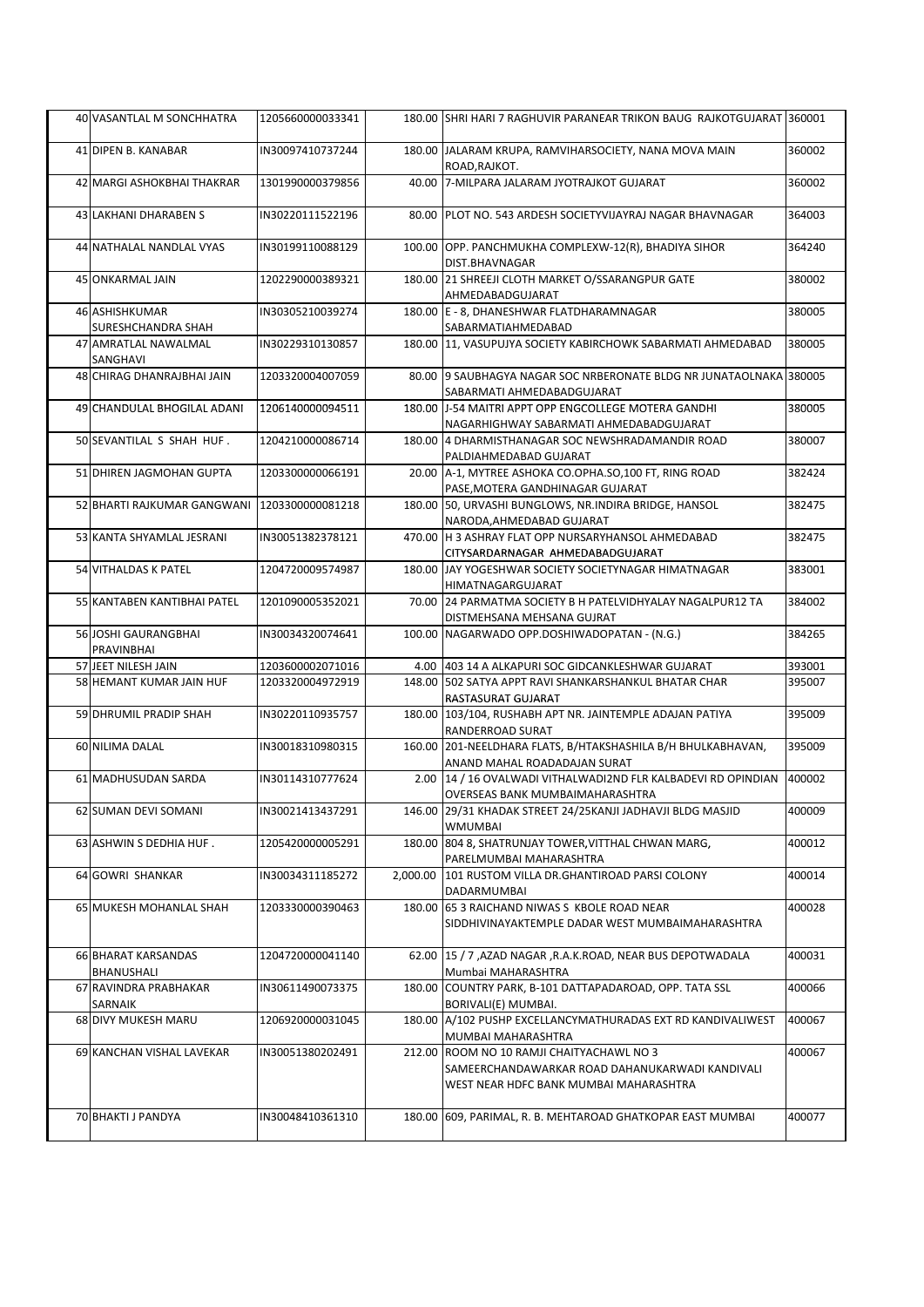| 71 SUSHILKUMAR MAHATAM RAI   | IN30177413919455 | 18.00 R NO 23/B SAI SHRADHA MANDALPRATAP NAGAR BHANDUP                                            | 400078 |
|------------------------------|------------------|---------------------------------------------------------------------------------------------------|--------|
|                              |                  | WESTMUMBAI                                                                                        |        |
| 72 MAMTA PAWAN SONI          | 1201370000255771 | 180.00 A-3/604 GANGOTRA SADAN BANGURNAGAR GOREGAON (W)                                            | 400090 |
|                              |                  | MUMBAIMAHARASHTRA                                                                                 |        |
| 73 LALITABEN VASANTLAL SHETH | 1201290000035799 | 500.00 B-6, MEHTA APT, CHANDRALOKSOC PUNJABI LANE, L.T<br>ROAD, BORIVALI (WEST) MUMBAIMAHARASHTRA | 400092 |
| 74 CHHAYA VERSHIBHAI         | IN30051380320721 | 14.00 A 301 OM MAHAVIR BAUG UTTANROAD CHANDMAL NAGAR                                              | 401101 |
| <b>BHANUSHALI</b>            |                  | NEARPOLICE STATION BHAYANDAR WTHANE MAHARASHTRA                                                   |        |
|                              |                  |                                                                                                   |        |
| 75 ABHIJEET RAJAN VARTAK     | 1201060002485004 | 66.00 S/ORAJAN VARTAKSAGARSHETROADPETROLPUMPMEDICAL VASAI                                         | 401207 |
|                              |                  | THANEMAHARASHTRA                                                                                  |        |
| 76 TRUPTI S BAHETI           | IN30047642506814 | 180.00 5/1 CHANDRALOK APT 976/AGOKHALE NAGAR PUNE                                                 | 411016 |
| <b>77 ASHOK BALVANT GOLE</b> | IN30160410123038 | 100.00 B/301, MAITRI RADHA DAMODARNEAR THAKUR HALL RAM                                            | 421201 |
|                              |                  | NAGARDOMBIVLI (EAST)                                                                              |        |
| 78 SHAILESH RAJESH AGRAWAL   | IN30371910504326 | 40.00 F NO 201 BLDG 6 ZINNIAREGENCY ESTATE DNYANESHWARNG/DOM 421306                               |        |
|                              |                  | MUMBAI MAHARASHTRA                                                                                |        |
| 79 GEETALI ASHUTOSH BHAT     | 1202300000903984 | 120.00 AASHIRWAAD PLOT NO 33/2 OMHSG SOC TAKLE                                                    | 422003 |
|                              |                  | NAGARGANESHWADI PANCHAVATI NASHIKMAHARASHTRA                                                      |        |
| 80 JAYSHREE DEEPAKSINGH      | IN30112716036122 | 10.00 17,18 TRIMURTI COMPLEXTRIMURTI CHOWK JAWAHAR                                                | 431005 |
| PARDESHI                     |                  | COLONYAURANGABAD                                                                                  |        |
| 81 SARVESH SURESH AGRAWAL    | IN30021411948121 | 40.00 AJANTA OFFSETS 2-19-3KADRABAD ROAD JALANA                                                   | 431203 |
| 82 KRITIKA JAIRAM            | 1204470007363051 | 150.00 NEAR SILVER PALACE BUILDINGOPP SUNITA PAN MANDIR                                           | 440012 |
|                              |                  | WESTCENTRAL ROAD DHANTOLI NAGPURNAGPUR MAHARASHTRA                                                |        |
|                              |                  |                                                                                                   |        |
| 83 AKANKSHA ALREJA           | 1203320009786963 | 60.00 INM 5 PHASE 2 SHREE GOLDENCITY JAKTHERI HOSHANGABADROAD                                     | 462026 |
|                              |                  | BHOPAL BHOPAL MADHYAPRADESH                                                                       |        |
| 84 VINEET KUMAR SHARMA       | 1201330000414265 | 10.00 TALAB MARG NR VIVERANANDSCHOOL CHOUBEY COLONY                                               | 492001 |
|                              |                  |                                                                                                   |        |
|                              |                  | RAIPURCHHATTISGARH                                                                                |        |
| 85 SYED ABDUL SAMI QAZI      | 1204720002155645 | 10.00 11 3 124 NEW MALLEPALLYHYDERABAD ANDHRA PRADESH                                             | 500001 |
| 86 LAXMINARAYAN RATHI        | IN30154914740586 | 180.00 C/O LAXMINARAYAN RATHI AND COOPP HIGH COURT 581                                            | 500002 |
|                              |                  | GANDHIBAZAR HYDERABAD (A P)                                                                       |        |
| 87 ARUNA BHAGAVATHI          | 1201090005840439 | 60.00 403, CREATIVE PALACE STREETNO 3 ROAD NO 7,                                                  | 500026 |
| MAHABASHYAM.                 |                  | WESTMARREDPALLY NR MASJIDHYDERABAD ANDHRA PRADESH                                                 |        |
|                              |                  |                                                                                                   |        |
| 88 GOVIND RAM RATHI          | 1205140000079785 | 2.00 H.NO.3-4-247/2, STATION ROAD, KACHIGUDA, HYDERABAD                                           | 500027 |
|                              |                  | ANDHRAPRADESH                                                                                     |        |
| 89 SRAVANI PULUMATI          | IN30273410062418 | 400.00 H.NO 1-8-1 HIG II BLOCK IIFLAT NO 1                                                        | 500044 |
|                              |                  | BHAGLINGAMPALLYHYDERABAD                                                                          |        |
| 90 PULUMATI VARUN            | IN30273410078213 | 1,600.00 H I G - 2 BLOCK - 11 FLATNO 1 APHB COLONY BAGHLINGAMPALLY                                | 500044 |
|                              |                  | HYDERABADTELANGANA INDIA                                                                          |        |
| 91 BURUGU VEDA KUMARI        | IN30102210726124 | 400.00 FLAT 1 BLOCK 11 HIG 2 APHBCOLONY BAGH                                                      | 500044 |
|                              |                  | LINGAMPALLYHYDERABAD                                                                              |        |
| 92 C JAYASREE                | IN30039418985652 | 14.00 H NO 1-9-709 ROAD NO 3 BEHINDHOTEL NEBRASKA                                                 | 500044 |
|                              |                  | ADIKMETHYDERABAD                                                                                  |        |
| 93 SWATI RATHI               | IN30273410076769 | 100.00 H NO 4-2-900 OPP. BUS STOPRAMKOTE HYDERABAD                                                | 500195 |
|                              |                  | TELANGANAINDIA                                                                                    |        |
| 94 SHIRISH SHRIKANT SARADA   | 1203150000066223 | 180.00 6-6-105 MAIN ROAD TANDURTANDUR TELANGANA                                                   | 501141 |
| 95 NILAGIRI PRAVEENA         | 1203320009340196 | 400.00 HOUSE NUMBER 1-7-869/301 SRIKRISHNA RSDNY FLAT 301                                         | 506001 |
|                              |                  | B/HNEW SCIENCE DEGREE CLGEHUNTER RD WARANGAL ANDHRA                                               |        |
|                              |                  | PRADESH                                                                                           |        |
| 96 P PADMAVATHI              | IN30039415585982 | 180.00 FLAT NO 101 DOOR NO1-1-859/G/101 SIDDHARTHAENCLAVE                                         | 506004 |
|                              |                  | SIDDHARTHA NAGAR NIT(POST) WARANGAL A P                                                           |        |
|                              |                  |                                                                                                   |        |
| 97 P NAGARAJU                | 1208160001674657 | 12.00 D.NO 7-219, BESIDE MADHUAPARTMENTS PIDUGURALLA                                              | 522413 |
|                              |                  | TOWNPIDUGURALLA ANDHRA PRADESH                                                                    |        |
| 98 MANIKYA SRIDHARA          | IN30192610474674 | 180.00 INO 8-2 JANAKI NIVAS BULLTEMPLE ROAD BANGALORE                                             | 560004 |
| 99 AKHIL S HIRANYA           | IN30192610474682 | 180.00   NO 8-2 JANAKI NIVAS BULLTEMPLE ROAD BANGALORE                                            | 560004 |
| 100 NAGAVASANTHA             | IN30039418905908 | 180.00 D NO 8/2 JANAKI NIVAS BULLTEMPLE ROAD OPP UDHAYA                                           | 560004 |
|                              |                  | BHANUPLAY GROUND BASAVANGUDI                                                                      |        |
| 101 BHAVYA KJ                | IN30039418914166 | 20.00 H NO 8/2 JANAKI NIVAS BULLTEMPLE ROAD BENGALORE                                             | 560004 |
| 102 AMIT MANTHANWAR          | 1204720000047391 | 30.00 STATE BANK OF MYSORE HEADOFFICE, IT S D,                                                    | 560009 |
|                              |                  | K.G.ROADBANGALORE KARNATAKA                                                                       |        |
| 103 RAMESH ROSHAN BORANA     | IN30089610266603 | 2.00   NO 5 2ND CROSS MODEL COLONYBANGALORE BANGALORE                                             | 560022 |
| 104 VAIDEHI VENKATARAMAN     | IN30214810002769 | 10.00 1427, 23RD MAIN B S K 2NDSTAGE BANGALORE                                                    | 560070 |